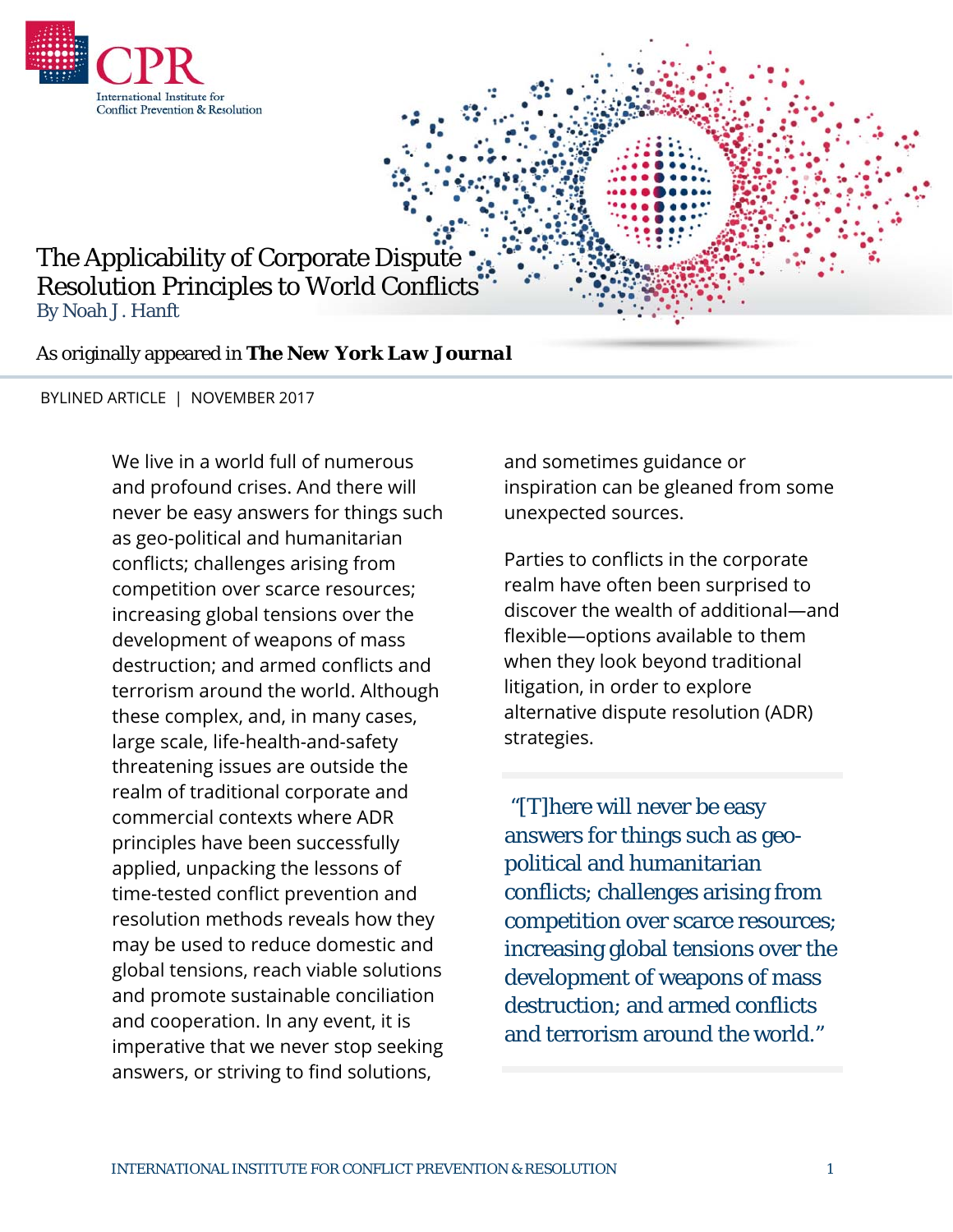This was certainly my own experience when I served as General Counsel at MasterCard for almost 14 years, and where—after initially looking to the courts as the forum to address all business conflicts—we ultimately resolved almost all our major cases through mediation.

The power of mediation, not only to resolve disputes but to change often deep seated corporate culture, is truly remarkable. Now, of course the stakes in broader and complex world conflicts and crises are usually much higher than those found in the corporate context, but the time-tested tools of conflict resolution perfected by non-profit and multinational dispute resolution think tank, The International Institute for Conflict Prevention & Resolution (CPR), and utilized by highly experienced commercial mediators can, I believe, have a profound effect.

**First, and most importantly, ADR methods are most likely to work in a context where conflicted parties are committed to the process, can demonstrate that commitment to the other side and are therefore free to negotiate without fear of appearing "weak"—a concern shared by both companies and countries.** In the 1980's, CPR created the CPR pledge, a document that allows

signatories to offer a moral commitment to consider mediation and other alternatives before running into court. Seeing that one's opposing party has signed even this nonbinding pledge has inspired many a corporate legal head to simply pick up the metaphorical phone and say "Hey, I see that we've both already agreed to try to work such things out amicably, so let's give it a shot." Most importantly, the CPR Pledge allowed corporate parties and their counsel to have this discussion without losing face by making the first move.

"The power of mediation, not only to resolve disputes but to change often deep seated corporate culture, is truly remarkable."

As an example of the potential consequences of not wanting to appear "weak," consider what happened in the Middle East, after a coalition led by Saudi Arabia imposed a trade and transport boycott against oil-rich Qatar, alleging that Qatar was financing terrorist activities and was allied too closely with Iran. President Donald Trump attempted to break the stalemate by arranging a phone call between leaders from both countries. While he predicted a quick victory, as reported by **The New York Times**, negotiations broke down because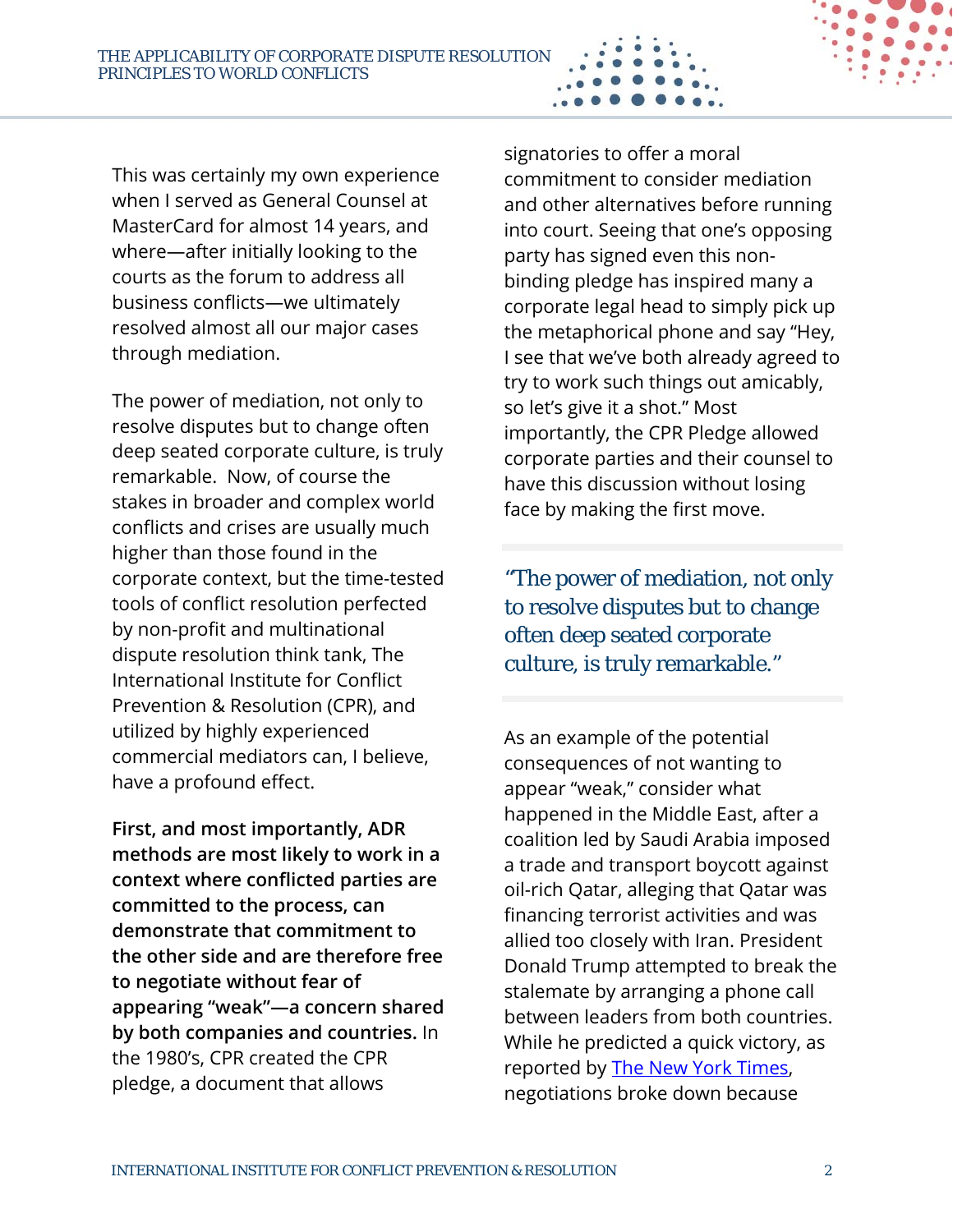Qatar issued a statement after the call that its emir "welcomed" a Saudi offer to appoint peace envoys, which infuriated the Saudis, "who appeared insulted by the suggestion that they had bowed first in the dispute." The failure was predicated on avoiding the appearance of capitulating first, rather than on actual difficulties encountered in the problem-solving. This result is unsurprising in a culture where confidentiality, privacy and face-saving are valued, according to an ADR research study conducted by the College of Law, Qatar University. Unfortunately, no previously-existing pledge to negotiate, which would allow the parties to save face by honoring, existed.

"ADR methods are most likely to work in a context where conflicted parties are committed to the process, can demonstrate that commitment to the other side and are therefore free to negotiate without fear of appearing "weak" a concern shared by both companies and countries."

The Qatar example also illustrates another lesson pulled from successful corporate ADR—**the importance of selecting a mediator who has impeccable credibility and** 

**experience; powerful listening skills; a commitment to the relentless pursuit of solutions; patience; thick skin; and diplomatic skills, cultural sensitivity and awareness.**

I recently spoke about the Syrian conflict at the International Symposium on Cultural Diplomacy in connection with its UN initiatives. In preparing for my presentation, I came upon an executive summary prepared by the International Peace Institute ("UN Mediation in the Syrian Crisis: From Kofi Annan to Lakhdar Brahimi," March 2016), which posed the question, "Could events have turned out differently?" That report described several challenges faced by the mediators, and lessons that could be taken from their experiences. These included "a restrictive and contradictory mandate" that transformed an end result of negotiations into a precondition; a lack of inclusion, with "key parties missing at every stage"; and problems with perception over the mediators' impartiality. The timing of the mediation was also concluded to be less than ideal, with both parties still willing to withstand high levels of suffering, which allowed a stalemate to take hold.

These examples, taken together with findings from CPR's long history of helping to find the best ways to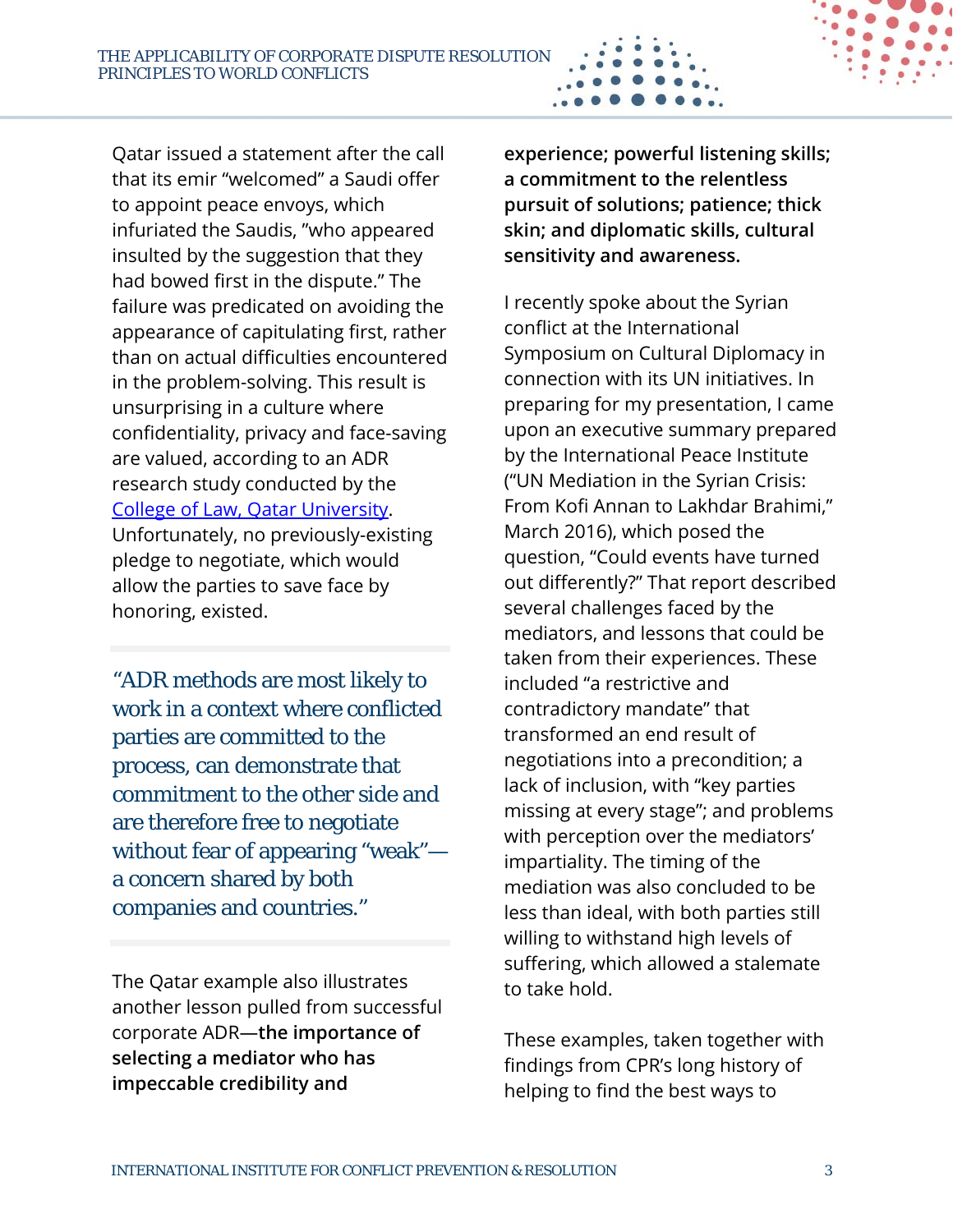resolve conflicts, offer the following lessons for resolving disputes in a broader humanitarian and geopolitical context:

- **Timing is critical.** If mediation is held too soon, there are too many open issues, unknown factors and unanswered questions. If held too late, the parties are likely to have become entrenched in their positions.
- **The "right" individuals must be brought to the table**—and, to the extent possible, the "wrong" individuals, who may have their own agendas, must be kept away. All sides to a conflict must be represented and have the authority to negotiate a resolution. At the same time, overinclusiveness must be avoided, through a diligent effort to identify who the true influencers are, as well as the most optimal partners to embrace an interest-based resolution.
- **All participants must understand, embrace and own the process, collectively.**
- **All parties must understand the interests and goals of not just their own positions, but the positions of the other parties.** The benefits and advantages must be highlighted for all parties, as well as the risks of failure.

"All parties must understand the interests and goals of not just their own positions, but the positions of the other parties."

While I can share only very general details—as I learned during a series of confidential mediation sessions I was involved in while at MasterCard, involving multiple parties and aimed at resolving a bitter and long-standing dispute—even the most hostile and intractable disputes, involving corporation or country, can be eased if the mediator:

- **Earns the trust of the parties, first by engaging in individual discussions**
- **Focuses on resolving the easier points first, and then addresses the remainder of resolution process in small, bite-sized pieces**
- **Because there are often groups on each side with conflicting views, spends time with each such sub-group to manage negotiations and find alignment**
- **Identifies the representatives who are reasonable, transactionoriented and have the real influence to play constructive roles**
- **Waits to introduce joint sessions until an environment of basic, foundational trust is created**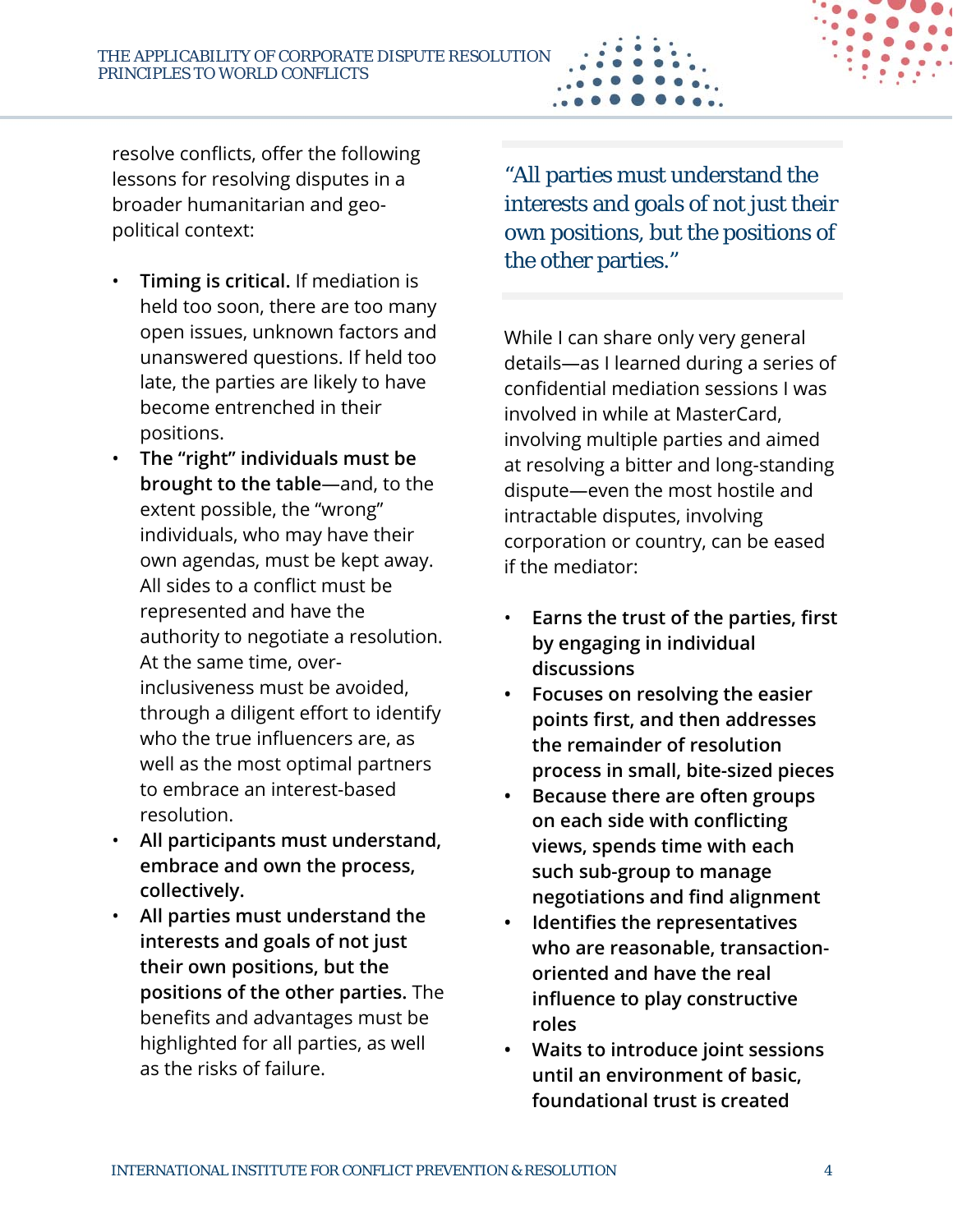- **Uses a variety of techniques to reduce emotion, including humor, where appropriate**
- **Steers the discussion away from "rights," "winners" and "losers," and instead focuses on what the parties really cared about (often, in the corporate context, things much easier to give than money)**
- **Focuses the parties on how their constituents would be impacted, and on the practicable solutions that would work best**

"Considering the similarly common elements between corporate and broader cultural/humanitarian disputes, and applying some of the ADR strategies discussed herein, could potentially result in a safer, more inclusive and peaceful world for all."

Negotiating a peace accord or political agreement is, of course, quite different from negotiating settlements among corporations or individuals to avoid litigation. However, the essentials of conflict and dispute resolution employed successfully by

companies utilizing ADR—the idea of finesse over mere fight—remain the same. In his book *Negotiating the Nonnegotiable: How to Resolve Your Most Emotionally Charged Conflicts* (Viking, 2016), Harvard expert and author Daniel Shapiro, who has advised leaders of war-torn countries, discusses the common elements that underlie many battles, be they fights with one's spouse or complex international and political tensions in the news—things like identity and emotion, autonomy and alienation, status and roles.

Considering the similarly common elements between corporate and broader cultural/humanitarian disputes, and applying some of the ADR strategies discussed herein, could potentially result in a safer, more inclusive and peaceful world for all. It is definitely worth the effort.

—By Noah Hanft, International Institute for Conflict Prevention & Resolution Inc.

*November 30, 2017 edition of the "New York Law Journal"© 2017 ALM Media Properties, LLC. All rights reserved. Further duplication without permission is prohibited, contact 877- 257-3382 or reprints@alm.com.*